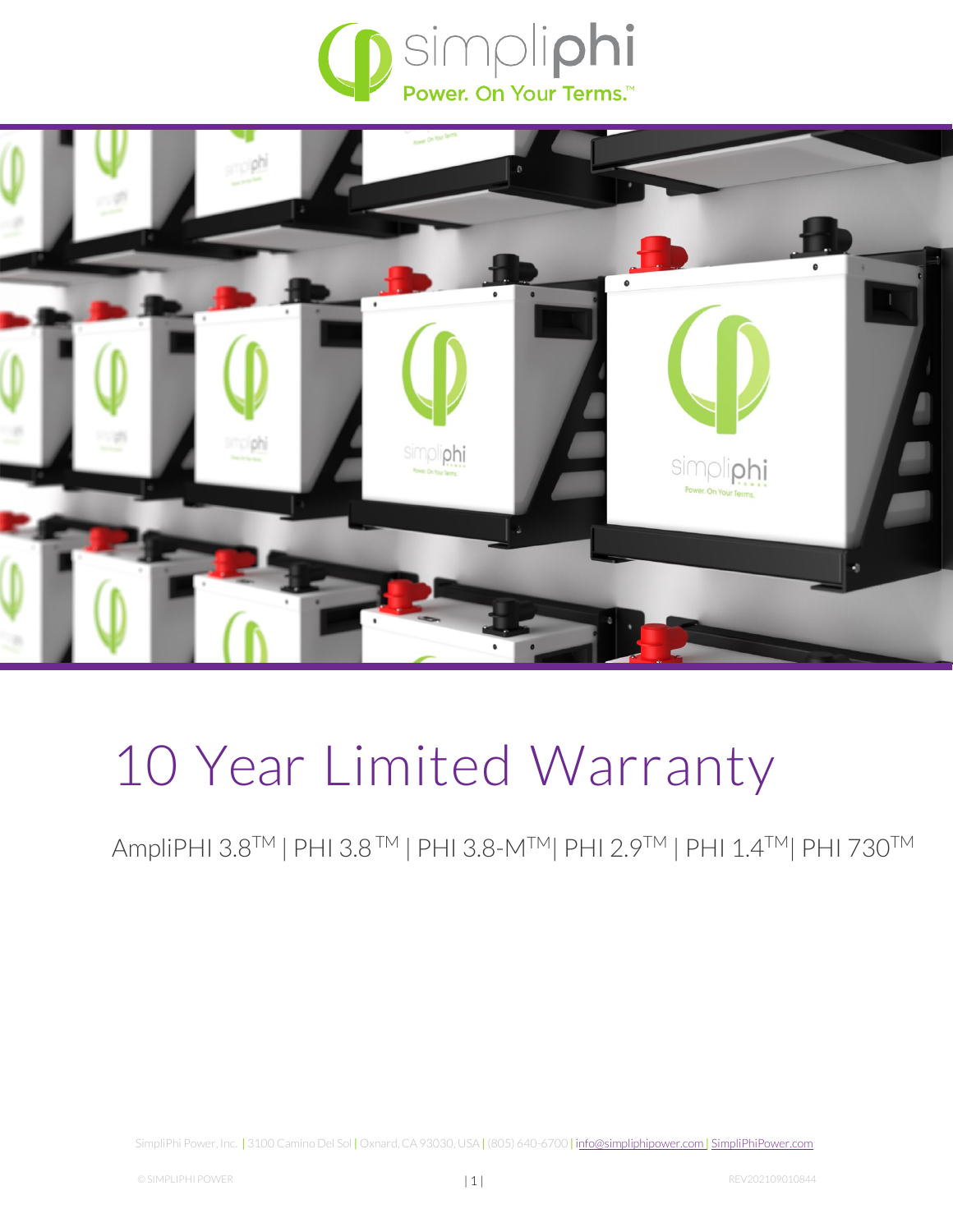

CAUTION: FOR THIS WARRANTY TO BE VALID, THE CORE POWER PHI BATTERY AND AMPLIPHI BATTERY MODELS MUST BE INSTALLED ACCORDING TO THE PROCEDURES OUTLINED IN THE INSTALLATION MANUAL AND ACCORDING TO THE SETTINGS OUTLINED IN THE RELEVANT INTEGRATION GUIDE. CORE POWER MODEL BATTERY BANKS MUST ALSO BE SIZED IN ACCORDANCE WITH SIMPLIPHI'S SIZING GUIDELINES. FAILURE TO ADHERE TO EITHER THE BATTERY INSTALLATION MANUAL OR INTEGRATION GUIDE WILL VOID YOUR WARRANTY.

Refer to SimpliPhi's Product Documentation web page https:/simpliphipower.com/productdocumentation/ or contact SimpliPhi Technical Support (TechSupport@SimpliPhiPower.com) for the SimpliPhi Battery Manual or the relevant Integration Guide.

THIS LIMITED WARRANTY GIVES YOU SPECIFIC LEGAL RIGHTS. YOU MAY HAVE FURTHER LEGAL RIGHTS AND REMEDIES UNDER LOCAL LAWS IN YOUR COUNTRY. THE TERMS OF THIS LIMITED WARRANTY WILL APPLY TO THE EXTENT PERMITTED BY APPLICABE LAW. SOME COUNTRIES DO NOT ALLOW DISCLAIMERS OF IMPLIED WARRANTIES OR LIMITATIONS ON HOW LONG AN IMPLIED WARRANTY LASTS, MEANING THE DISCLAIMERS AND LIMITATIONS SET FORTH IN THIS LIMITED WARRANTY MAY NOT APPLY TO YOU. SOME COUNTRIES REQUIRE SPECIFIC DISCLOSURES TO BE INSERTED IN AN IMPLIED WARRANTY. PLEASE SEE THE SPECIFIC DISCLOSURES SET FORTH IN THE APPENDIX TO THIS WARRANTY; SPECIFIC DISCLOSURES MAY RELATE TO YOUR COUNTRY. FOR A FULL DESCRIPTION OF YOUR LEGAL RIGHTS YOU SHOULD REFER TO THE LAWS APPLICABLE IN YOUR COUNTRY.

THIS LIMITED WARRANTY AND ANY DISPUTE OR CLAIM ARISING OUT OF OR IN CONNECTION WITH IT (INCLUDING NON-CONTRACTUAL DISPUTES OR CLAIMS) IS GOVERNED BY AND CONSTRUED IN ACCORDANCE WITH THE LAWS OF THE COUNTRY OR (IF APPLICABLE) STATE OR PROVINCE WHERE THE WARRANTED PRODUCT IS FIRST INSTALLED. IF ANY PROVISION OF THIS LIMITED WARRANTY IS HELD BY A COURTOF COMPETENT JURISDICTIONTOBE UNENFORCEABLEBECAUSEIT IS INVALIDOR IN CONFLICT WITH ANY LAW OF ANY RELEVANT JURISDICTION, THE VALIDITY OF THE REMAINING PROVISIONS SHALL NOT BE AFFECTED, AND THE RIGHTS AND OBLIGATIONS OF THE PARTIES SHALL BE CONSTRUED AND ENFORCED AS IF THE UNENFORCEABLE PROVISIONS WERE REPLACED BY VALID, LEGAL AND ENFORCEABLE PROVISIONS THAT COME CLOSEST TO THE INTENT UNDERLYING THE INVALID OR UNENFORCEABLE PROVISION. THE UNITED NATIONS CONVENTIONS ON CONTRACTS FOR THE INTERNATIONAL SALE OF GOODS (1980) SHALL NOT APPLY TO THIS LIMITED WARRANTY OR ANYASPECT OF ANY DISPUTE RELATING TOTHIS LIMITEDWARRANTY.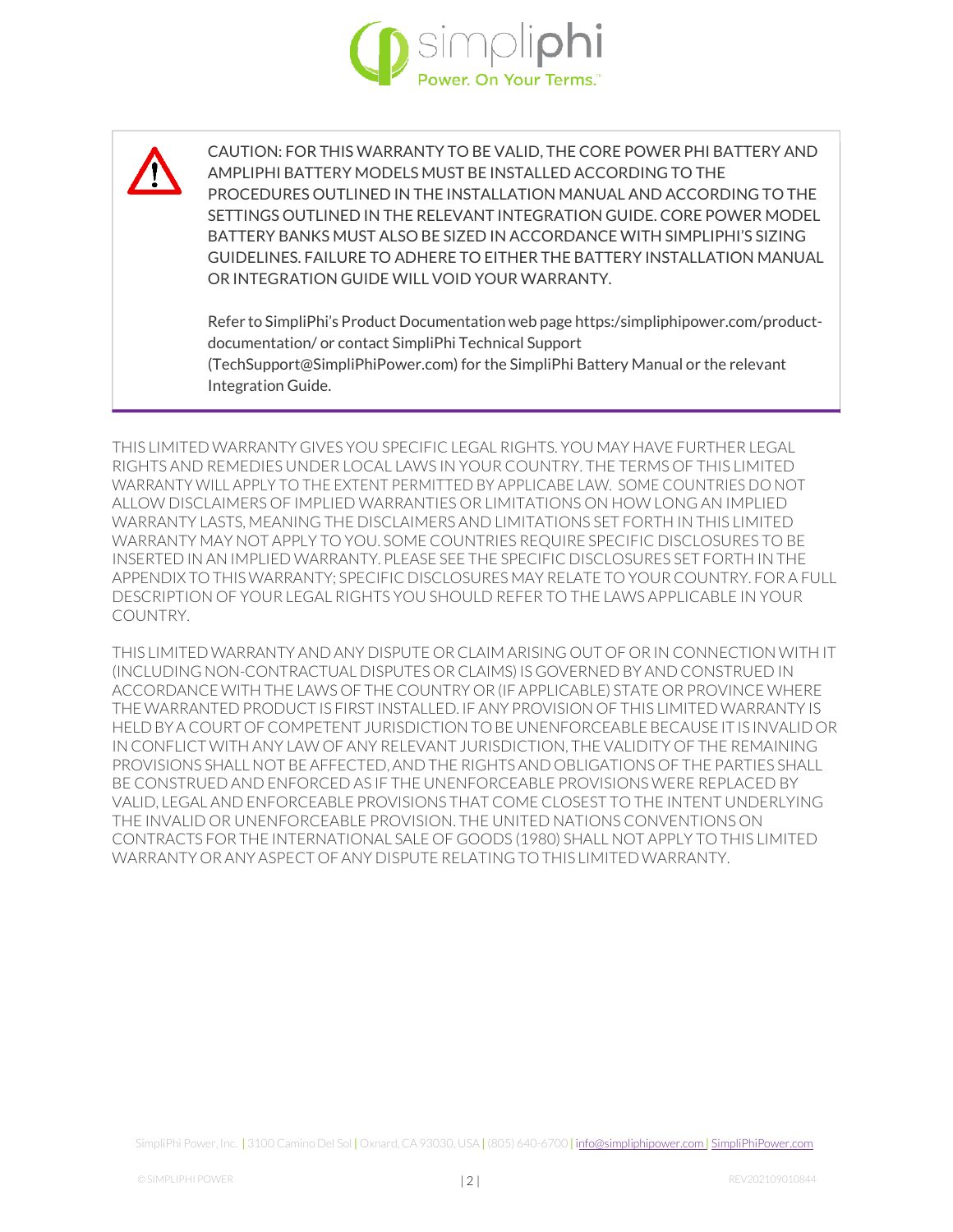

# Section 1.0 – Limited Pro-Rated Warranty Coverage

The SimpliPhi PowerAmpliPHI 3.8™,PHI 3.8™, PHI 3.8-M™, PHI 2.9™,PHI 1.4™ and PHI 730™ Batteries (the "SimpliPhi Power Product") as manufactured and sold by SimpliPhi Power, Inc., a Delaware corporation, are warranted (the "Limited Warranty") by SimpliPhi Power, Inc. against manufacturing defects in materials and workmanship for a period often (10) years (the "Limited Warranty Period") on a prorated basis, when installed and operated within the specifications provided in the SimpliPhi Installation Manual and relevant Integration Guide (refer to SimpliPhi's Product Documentation web page for relevant documentation: [https://simpliphipower.com/product-documentation/\).](https://simpliphipower.com/product-documentation/))

Discharging PHI batteries to a voltage level below the 100% Depth of Discharge (DOD), level Voids the batteries' Warranty.

Overthe ten-year LimitedWarranty Period, SimpliPhi warrants the SimpliPhi Power Product at 80% or greater of its original-rated capacity.

| <b>PHI Battery Model</b>                   | <b>Original Rated Capacity (at 100% DOD)</b> | <b>Energy Retention (at 100% DOD)</b>                        |
|--------------------------------------------|----------------------------------------------|--------------------------------------------------------------|
| AmpliPHI 3.8, PHI 3.8,<br><b>PHI 3.8-M</b> | $3.8$ kWh                                    | 3.04 kWh at 10 years following the initial<br>purchase date  |
| PHI 2.9                                    | $2.9$ kWh                                    | 2.32 kWh at 10 years following the initial<br>purchase date  |
| PHI 1.4                                    | $1.4$ kWh                                    | 1.12 kWh at 10 years following the initial<br>purchase date  |
| <b>PHI 730</b>                             | $0.73$ kWh                                   | 0.584 kWh at 10 years following the<br>initial purchase date |

#### **Table 1.0 – Ten Year Limited Warranty**

While SimpliPhi's ten-year Warranty does not specify a warrantied battery cycle life, AmpliPHI and PHI batteries' *expected* cycle life rating is 10,000 cycles when a maximum of 80% DOD is maintained, 5,000 cycles at 90% DOD, and 3,500 cycles at 100% DOD at standard operating conditions. This translated to the following total energy throughput:

#### Table 2.0 –Total Energy Throughput According to Maximum Depth of Discharge (DOD)

| <b>PHI Battery Model</b>                    | 80% DOD  | 90% DOD       | 100% DOD  |
|---------------------------------------------|----------|---------------|-----------|
| AmpliPHI 3.8<br>PHI 3.8<br><b>PHI 3.8-M</b> | 26.8 MWH | <b>15 MWH</b> | 11.7 MWH  |
| PHI 2.9                                     | 20.4 MWH | 11.5 MWH      | 8.9 MWH   |
| PHI 1.4                                     | 9.8 MWH  | 5.5 MWH       | 4.3 MWH   |
| <b>PHI 730</b>                              | 5.1 MWH  | 2.8 MWH       | $2.2$ MWH |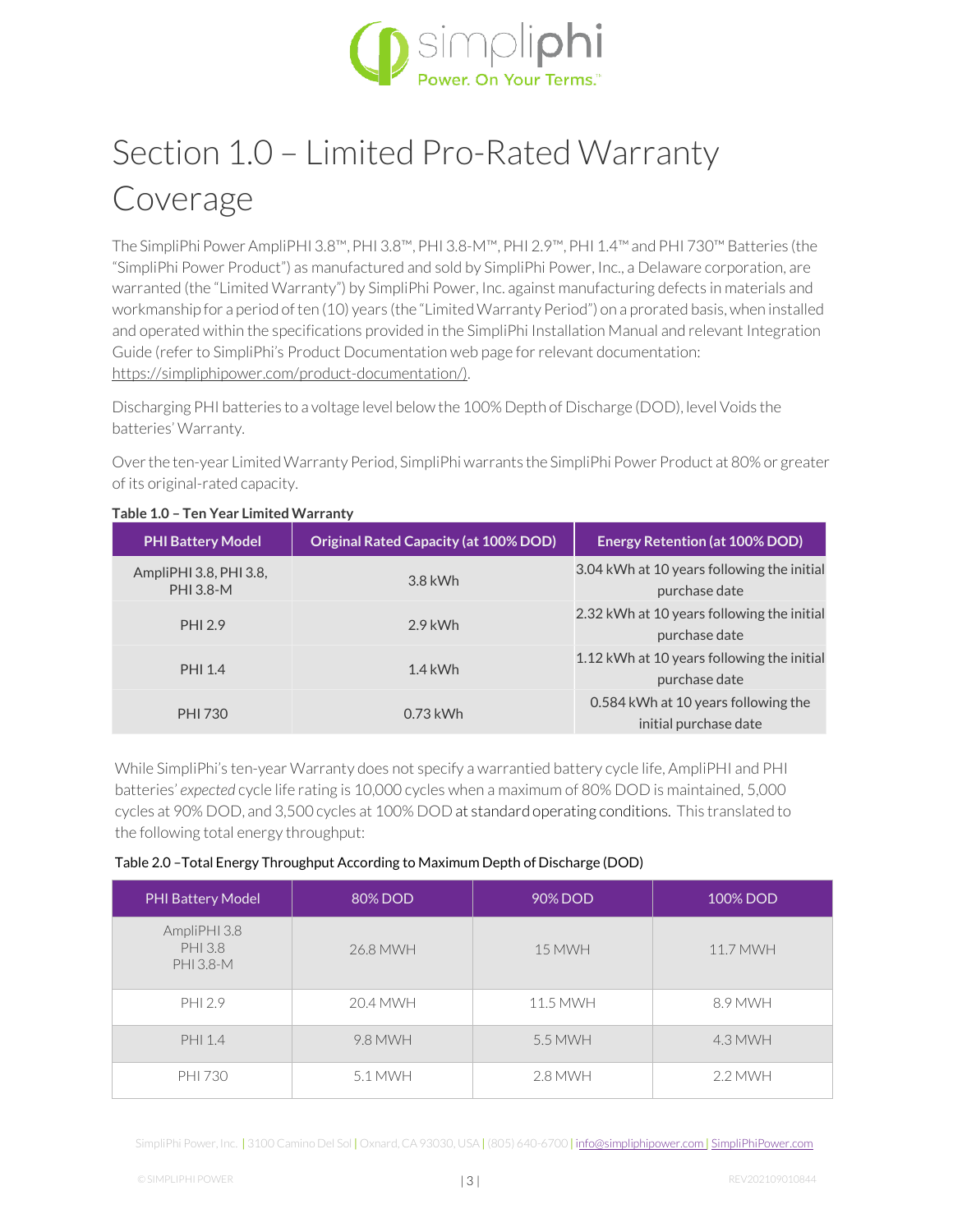

The term of this Limited Warranty (i) begins on the original date of purchase of the SimpliPhi Power Product(s) as indicated on the Limited Warranty Registration Card submitted to SimpliPhi Power and (ii) continues through the Limited Warranty Period. This Limited Warranty applies only to the original end-use purchaser of the SimpliPhi Power Product(s) and is transferable only if the SimpliPhi Power Product(s) remain installed in the Original Use Location. SimpliPhi Power does not warrant or guarantee workmanship performed by any person or firm installing the SimpliPhi Power Product(s). This Limited Warranty does not cover the cost of installation, removal, shipping or reinstallation. This Limited Warranty does not cover faults in design or installer error such as reverse polarity or misuse of system wide equipment or inaccurate programming of all ancillary equipment in your system. Failure to comply with the installation and operating parameters in the Installation Manual will Void the Warranty.

This LimitedWarranty applies only to SimpliPhi Power Product(s):

- a) installed by a qualified installer in accordance with all Company Installation Manuals, Integration Guides and Specification Sheets, as well as any applicable electrical codes and requirements within your jurisdiction. Not doing so will Void the Warranty.
- b) In the event you rent or lease the SimpliPhi Power Product(s), no end-user purchase takes place; therefore, this Limited Warranty does not apply and you must contact your rental or leasing company to determine whether Warranty coverage is applicable.



SimpliPhi Power Products used in the expansion of existing SimpliPhi Battery banks are subject to the Warranty terms as outlined in Section 4.8 – Battery Bank Expansion of the [SimpliPhi Battery Installation Manual or AmpliPHI Installation Manual: T](https://simpliphipower.com/wp-content/uploads/documentation/ampliphi-series/simpliphi-power-ampliphi-3-8-installation-manual.pdf)he Warranty for the new, additional SimpliPhi battery adopts the Warranty and Warranty period for the original SimpliPhi batteries. AmpliPHI and PHI batteries should not be used in the same battery banks. Doing so will Void the warranty.

The liability of SimpliPhi Power under this Limited Warranty shall be limited to the repair or replacement of the SimpliPhi Power Product(s), at SimpliPhi Power's sole discretion. If the SimpliPhi Power Product(s) are found to be defective as a result of any manufacturing defect in materials and workmanship during the Limited Warranty Period, SimpliPhi Power will, at its sole discretion either (i) repair the SimpliPhi Power Product(s) or (ii) replace the SimpliPhi Power Product(s). If a SimpliPhi Power Product(s) is replaced, the returned SimpliPhi Power Product(s) will become the property of SimpliPhi Power and must be sent to SimpliPhi Power free of any third-party ownership claims.TheWarranty period of any repaired SimpliPhi Power Product(s) orits replacementis twelve (12) months from the date of shipment from SimpliPhi Power, or the remaining term of the Limited Warranty Period, whichever is greater.

In the event that a replacement Product is no longer available in the market, SimpliPhi Power may offer, at its option, to replace the Product with a new Product of similar function and performance or to credit the remaining depreciated value of the Product to be applied to purchase of new Product. The remaining depreciated value of the Product is determined by (Table 3.0) below and the MSRP of the Product at the time that the Product was purchased. For example, if the MSRP of the Product was \$2,975 and it had been 61 months since purchase, the remaining depreciated value would be calculated as:  $$2,975 \times 50\% = $1,487.50$ .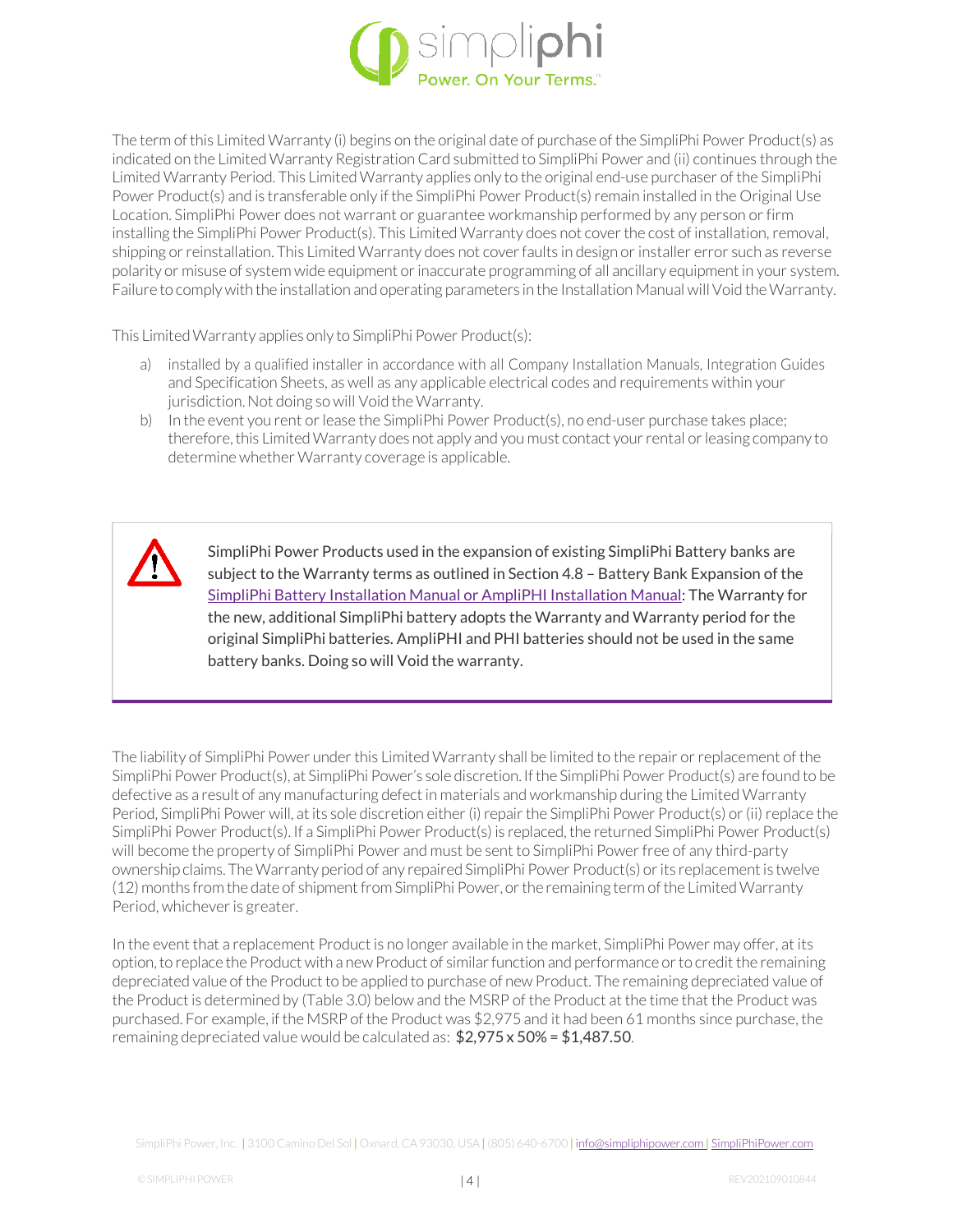

#### Table 3.0 – Pro-Rated Warranty Compensation Schedule

| Months Since Purchase | MSRP to Depreciated<br>Value |
|-----------------------|------------------------------|
|                       |                              |
| $0 - 12$              | 100%                         |
| 13-24                 | 90%                          |
| 24-36                 | 80%                          |
| $37 - 48$             | 70%                          |
| $49 - 60$             | 60%                          |
| $61 - 72$             | 50%                          |
| 73-84                 | 40%                          |
| 85-96                 | 30%                          |
| 97-108                | 20%                          |
| 109-120               | 10%                          |
| $120$ and on          | O%                           |

CAUTION: Circuit Breakers, Disconnects and Fuses should be employed throughout several points of a power storage and generation installation to effectively isolate and protect all components of the system to safeguard against faults, short circuits, polarity reversals or a failure of any component in the overall system. Fuses, breakers, wire ratings and values should be determined by established standards and evaluated by certified electricians, installers, and regional code authorities. Although AmpliPHI and PHI Batteries contain a circuit breaker (specific models) and an internal BMS with circuitry that protects the Lithium Ferrous Phosphate cells from overcharge, over-discharge and excessive load amperage, in DC Coupled systems, the PHI Batteries must always be installed with a charge controller (refer to Tables B or C in the Warranty Appendix) and the appropriate voltage settings to protect the PHI from open PV voltage and other high voltage charging sources. The PHI Battery Management System (BMS) and internal circuit breaker alone will not protect the PHI batteries from these extreme electrical phenomena. Failure to adhere to installation protocol will Void the Warranty. A properly sized PHI battery bank will also be paired with loads that do not exceed the battery bank's maximum continuous power output rating. While AmpliPHI communications integrated batteries "self-protect" when paired with loads that exceed the battery bank's maximum continuous power output rating, PHI batteries do not and are therefore subject to damage in this scenario. Refer to Table A in the Warranty Appendix for guidance on the minimum PHI battery bank size to be paired with various inverters. Failure to meet this minimum sizing requirement will Void the PHI battery warranty.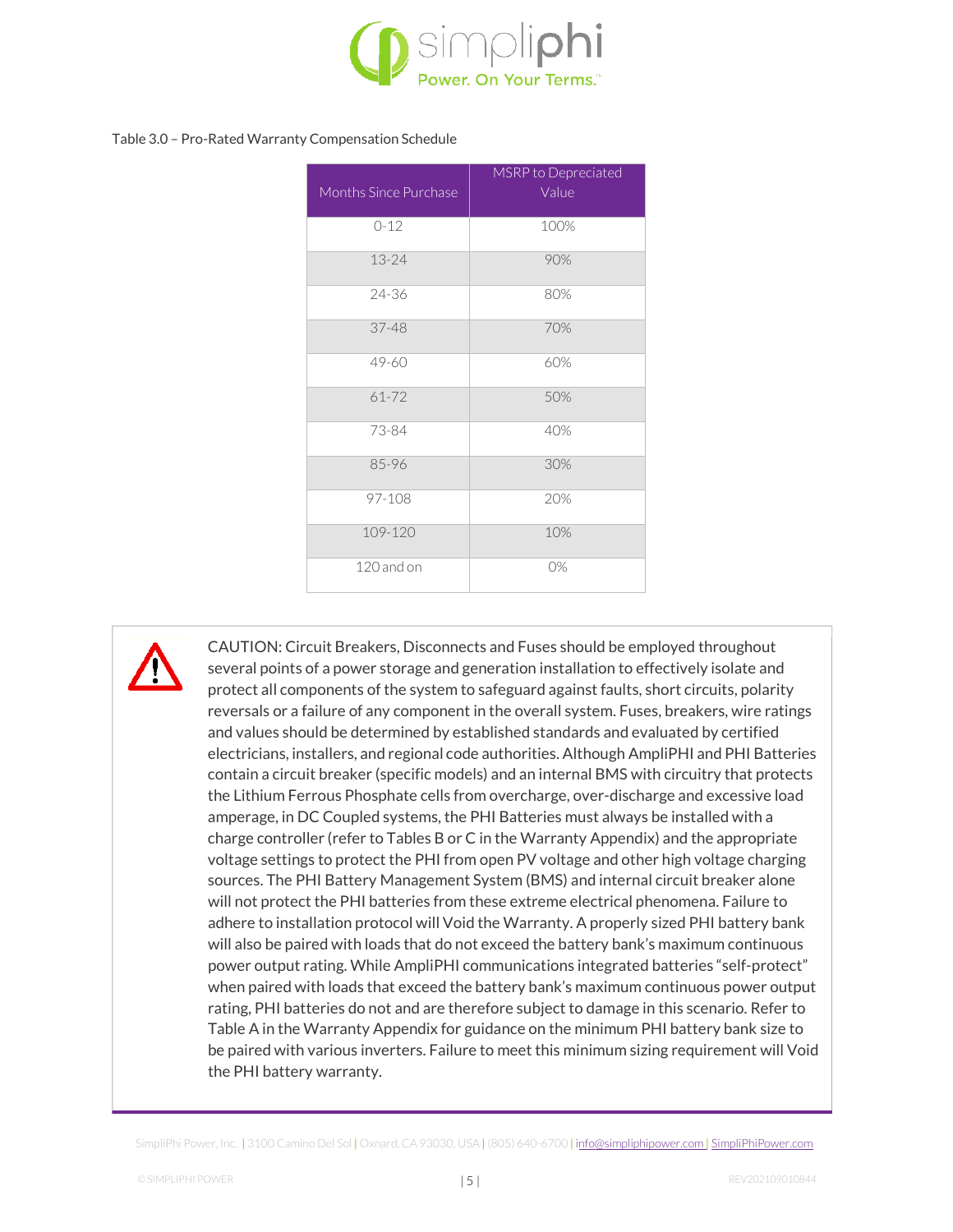



CAUTION: All PHI batteries must be fully charged before commissioning the system (i.e. before connecting loads). Failure to do so will Void the Warranty.



CAUTION: Verify polarity at all connections with a standard voltmeter before:

1) Energizing the system and;



2) in the case of AmpliPHI 3.8, PHI 3.8, PHI 3.8-M, and PHI 2.9 models, before switching the breaker to the "ON" position. Reverse polarity at the battery terminals will Void the Warranty and destroy the batteries.



CAUTION: Only use a SimpliPhi approved LFP charger if ancillary charging is required before installation, testing or troubleshooting. Failure to use a SimpliPhi approved LFP charger will damage the battery and Void the Warranty.



CAUTION: Do not attempt to charge PHI battery below 32° F (0° C), the AmpliPHI battery has protections in place to curtail charge rate at low temperatures when properly connected to an approved inverter. Attempts to charge PHI Battieries at subfreezing temperatures can adversely affect SOH and cycle life and will Void the Warranty.

If the battery must be charged below 32° F (0° C), the rate of charge must be at no more than 5% of the battery's rated capacity (C/20).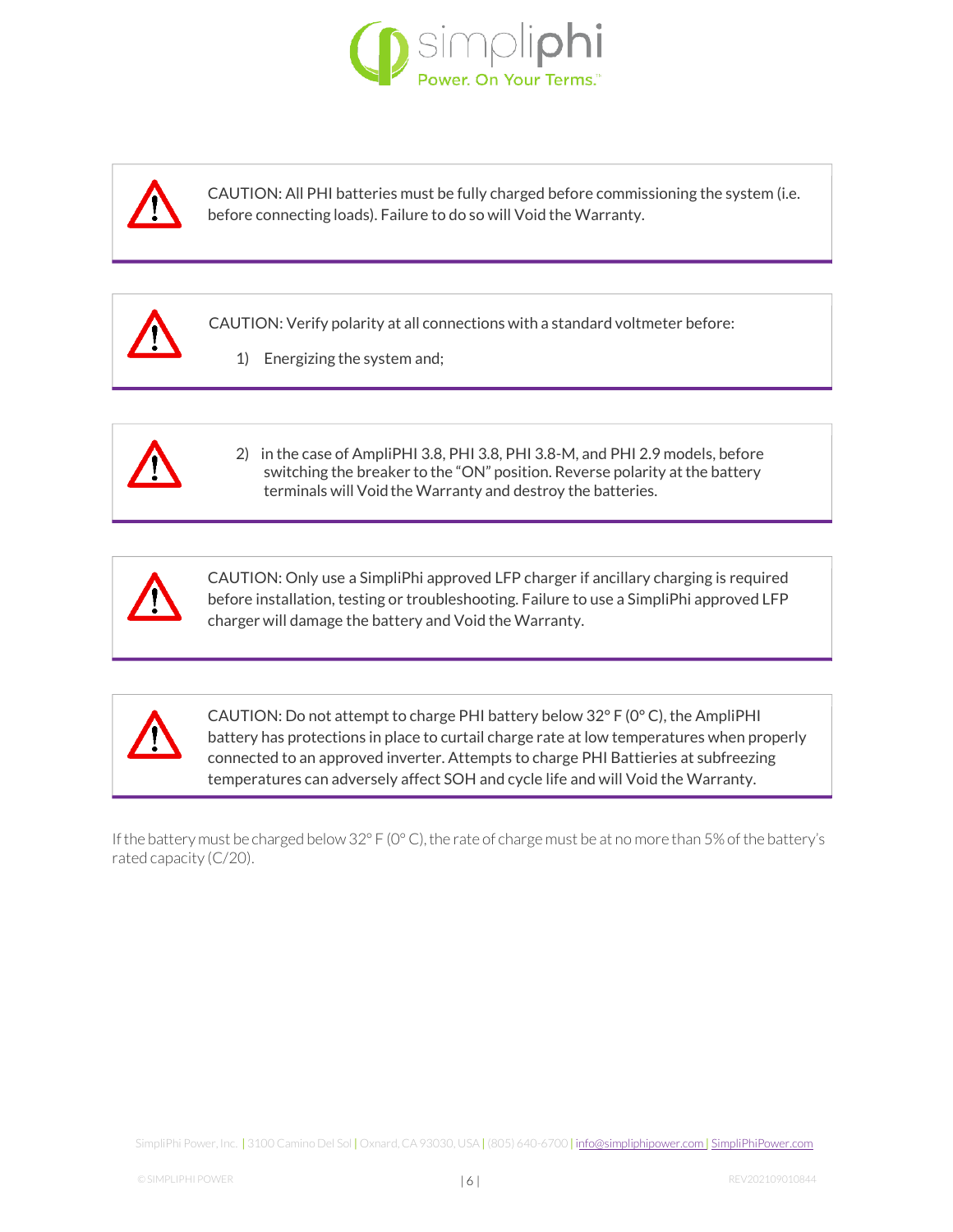

# Section 2.0 – SimpliPhi Power Guide for Operating Parameters

Although SimpliPhi PHI batteries are capable of performing at very high rates and depths of discharge within a very wide temperature range, in order to achieve extended life cycles and to comply with the Warranty, follow all inverter and charge controller sizing (see tables in the Appendix below) and programming guidelines outlined in the relevant SimpliPhi Installation Manual and Integration Guide(s). These documents can be found on SimpliPhi's Product Documentation web page: [https://simpliphipower.com/product-documentation/.](https://simpliphipower.com/product-documentation/)

Due to AmpliPHI batteries' networking communication capabilities, AmpliPHI batteries need not follow all sizing guidelines for their Warranty to be valid. The AmpliPHI battery also automatically modifies relevant critical inverter and charge controller equipment settings, such that an AmpliPHI valid Warranty is not contingent upon inverter and charge controller re-programming either. It is the responsibility of the installer to verify that all relevant settings are transferred to the inverter, and that additional manual settings are programmed properly.

### Section 3.0 – Obtaining Warranty Service

To activate this Limited Warranty, complete and submit the Online Warranty Registration: https://simpliphipower.com/support/warranty-registration/. Alternatively, complete the attached Limited Warranty Registration Form and forward to SimpliPhi Power pursuant to the instructions set forth in the Limited Warranty Registration Form in order for SimpliPhi Power to know the Original Use Location and the SimpliPhi Power Product(s) involved. It is important that you complete the Online Warranty Registration or Limited Warranty Registration Form since that is the only way SimpliPhi Power knows the Original Use Location and the SimpliPhi Power Product(s) involved. This Limited Warranty applies only to the SimpliPhi Power Product(s) that are (i) registered on the Limited Warranty Registration Form attached to this Limited Warranty and (ii) installed in the Original Use Location which shall be described by inserting the address of the Original Use Location in the space "Address of Installation" provided in the Limited Warranty Registration Form and name of installer/distributor or supplier.

To request Warranty service, your Installer/Distributor/Supplier must contact SimpliPhi Power Technical Support in writing a[t TechSupport@SimpliPhiPower.com w](mailto:TechSupport@SimpliPhiPower.com)ithin the Limited Warranty Period. Either SimpliPhi Power or its authorized representative will attempt to troubleshoot the SimpliPhi Power Product(s) at the Original Use Location to determine whether the SimpliPhi Power Product(s) are defective. If SimpliPhi Power determines that Warranty service is required, Technical Support will assist in getting authorization for a Return Material Authorization ("RMA") number and instruct you how to submit the RMA through [TechSupport@SimpliPhiPower.com. T](mailto:TechSupport@SimpliPhiPower.com)o be prepared for Technical Support assistance, you need to provide in writing to your Installer/Distributor/Supplier all the following information (at a minimum):

- Proof of date and place of purchase in the form of a copy of the purchase invoice for the original SimpliPhi Power Product(s)
- The SimpliPhi Power Product model number and serial number
- Date of Power Product commissioning
- An electrical single line drawing or Balance of System (BoS) equipment details, including:
	- o Solar panel quantity/make/model and wiring configuration (if applicable)
		- o Battery-based inverter quantity/make/model
		- o Charge controller quantity/make/model (if applicable)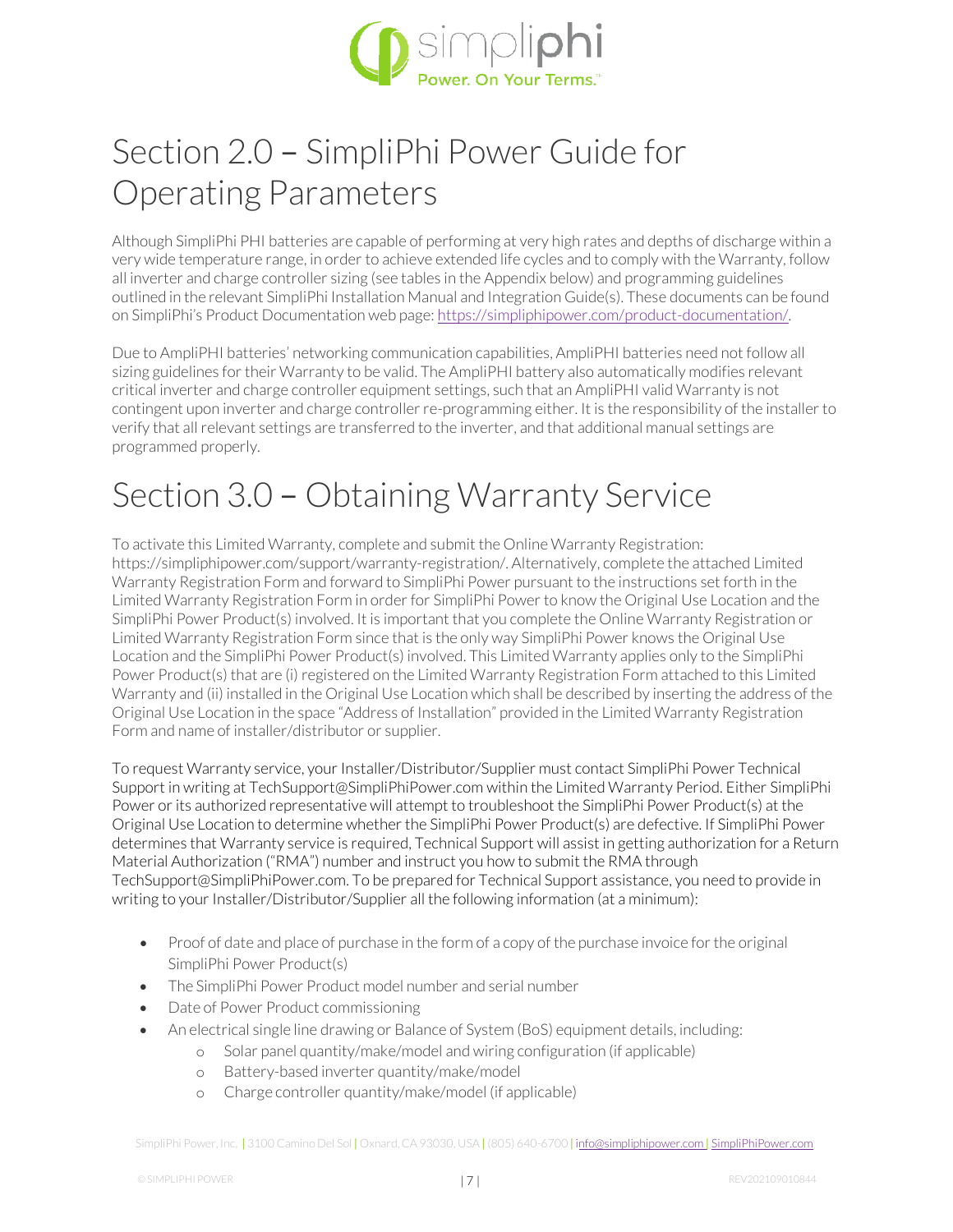

- o Grid-tie inverter quantity/make/model (if applicable)
- o Non-solar charging sources (generator, grid, wind, micro-hydro, etc.)
- Inverter and/or charge controller equipment settings
- Photos of the SimpliPhi Power Product(s) and the overall system installation
- Battery wiring details, including:
	- o Battery cables' gauge
	- o Battery cables' length
	- o DC busbars' make/model/rating
	- o DC terminals'torque specifications
- A copy of the installation protocol
- Address where the SimpliPhi Power Product(s) are located
- Description of the problem
	- o Events / symptoms leading up to the problem with the SimpliPhi Power Product(s)
	- o Resolutions attempted
- System-level monitoring data (to address any battery capacity-related claims)



System monitoring login and password for access to complete system-level monitoring data of all included system components must be provided to SimpliPhi in order to submit any battery capacity related Warranty claim.



At any point in the RMA process, SimpliPhi may determine that the SimpliPhi Power Product(s') Warranty is Void due to:

- Improper battery bank sizing (for PHI Batteries)
- Improper battery wiring and/or installation
- Incorrect inverter and/or charge controller settings
- SimpliPhi Power Products paired with incompatible equipment
- Other indications of damage due to improper system operation and/or installation

Once allrequiredRMA Requestinformation is gathered, SimpliPhi issues an RMA number and theRMA Request is determined to be either "In Warranty" or "Out of Warranty":

- "InWarranty" the SimpliPhi Power Product has a manufacturing defect
- "Out of Warranty" the SimpliPhi Power Product was damaged on site due to improperinstallation and/or operation

#### InWarranty RMA

If SimpliPhi determines the RMA Request to be In Warranty, the SimpliPhi Power Product will be replaced at no costto the customer, eitherwith a refurbished product or a newreplacement product. The replacement product may be sized based on a prorated basis outlined in Table 3.0 of this document. In this case, SimpliPhi will pay for the product shipment, but the customer will be required to pack the authorized SimpliPhi Power Product(s) for return, along with the information described in the preceding page and any other information requested on the RMA, in the original SimpliPhi Power Product shipping container or packaging providing equivalent protection with the RMA number marked clearly on the shipping container(s).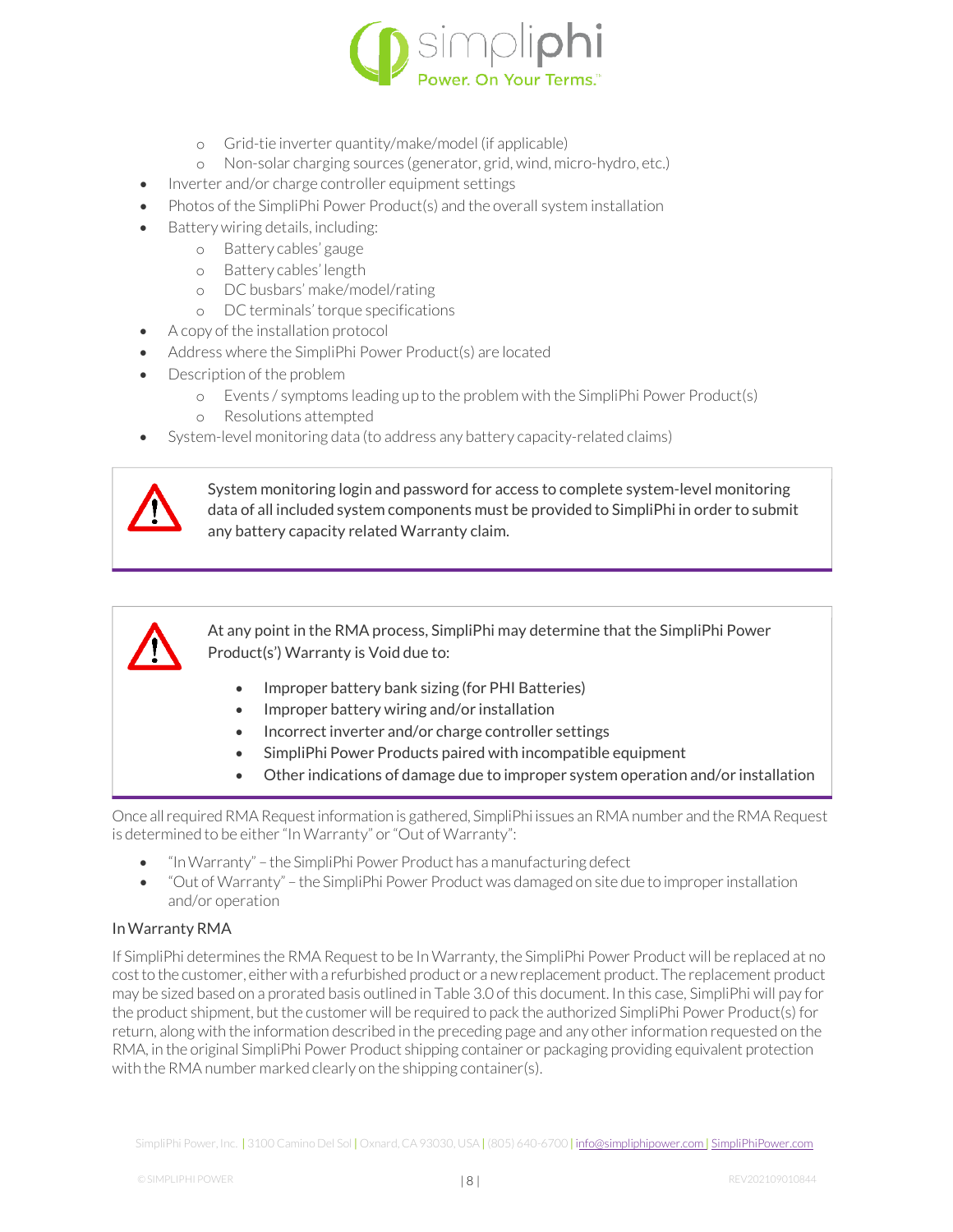

If, upon receipt of the SimpliPhi Power Product(s), SimpliPhi Power determines the SimpliPhi Power Product(s) were damaged in conditions not covered under the terms of this Limited Warranty, SimpliPhi Power reserves the right to invoice for the replacement product.

#### Out of Warranty RMA

After receiving the RMA number, a replacement SimpliPhi Power Product may be purchased at a replacementlevel cost. In addition, the Out of Warranty SimpliPhi Power Product may be shipped to SimpliPhi for further evaluation at the customer's discretion and expense as part of a Root Cause Analysis (RCA). The upfront RCA fee is \$250. The customer will be required to pack the authorized SimpliPhi Power Product(s) for return, along with the information described above and any other information requested on the RMA, in the original SimpliPhi Power Product shipping container or packaging providing equivalent protection with the RMA number marked clearly on the shipping container(s). You must prepay all shipping charges covering shipment to the location designated by SimpliPhi Power, and you must insure the shipment and accept the risk of loss or damage during shipment. SimpliPhi Power is not responsible for shipping damage caused by an improperly packaged SimpliPhi Power Product, the repairs this damage might require, or the cost of these repairs.

### Section 4.0 – Exclusions and Limitations

This LimitedWarranty does not apply to the SimpliPhi Power Product(s) or any SimpliPhi Power Product part(i) if the SimpliPhi Power Product(s) have been in use for a period of 10 years or longer or (ii) if the SimpliPhi Power Product(s) or any SimpliPhi Power Product part has been modified or damaged by the following:

- **Installation or Removal**
- Alteration or Disassembly
- NormalWear andTear
- Accident or Abuse (Being Dropped, etc.)
- Corrosion & Discoloration Inappropriate Environmental Exposure
- Repair or Service Provided by an Unauthorized Repair Facility
- Lightning
- Operation Contrary to Manufacturer Product Instructions
- Fire, Flood or Acts of God
- **Excessive Heat or Cold Conditions**
- Water Damage
- Shipping or Transportation
- Incidental or Consequential Damage Caused by Other Components of the Power System Including but not Limited to Inverters, Charge Controllers, Breakers, Bypass Switches, Fuses, etc.
- Any Product Whose Serial Number has been Altered, Defaced or Removed
- Operation in a Non-Intended Use, or a Use Which Exceeds the Recommended or Permitted Limits or Loads ofthe SimpliPhi Power Product outlined in the SimpliPhi Power Product Specification Sheets and Installation Manuals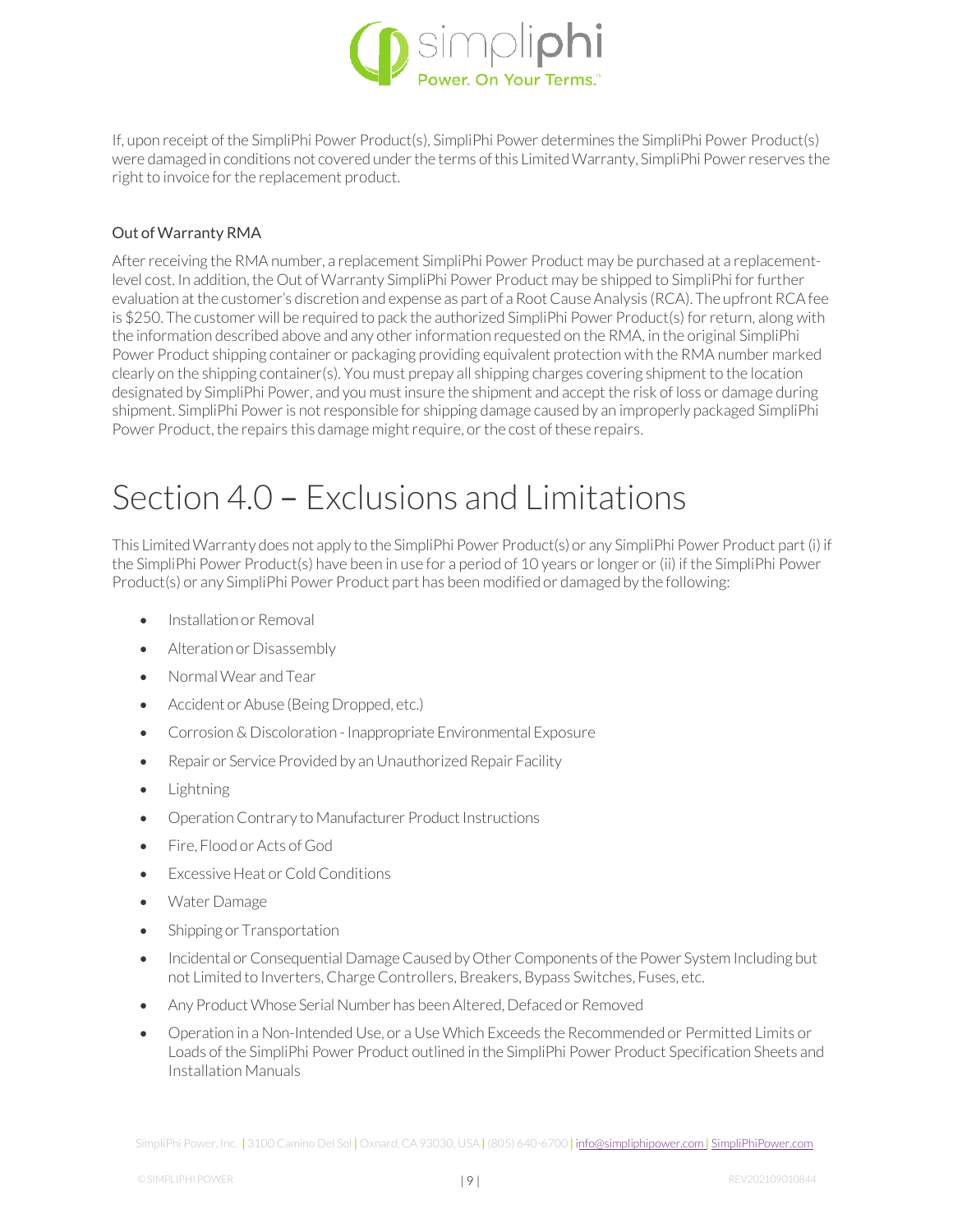

THIS LIMITEDWARRANTY ISTHE EXCLUSIVEWARRANTYAPPLICABLE TO THE SIMPLIPHI POWER PRODUCT(S). SIMPLIPHI POWER EXPRESSLY DISCLAIMS ANY OTHER EXPRESS OR IMPLIED WARRANTIES OF THE SIMPLIPHI POWER PRODUCT(S), INCLUDING BUT NOT LIMITED TO ANY IMPLIED WARRANTIES OF MERCHANTABILITY OR FITNESS FOR A PARTICULAR PURPOSE. NO WARRANTIESWHETHEREXPRESSED ORIMPLIED, INCLUDING, BUT

NOT LIMITED TO, ANY IMPLIED WARRANTIES OF MERCHANTABILITY OR FITNESS FOR A PARTICULAR PURPOSE SHALL APPLY AFTER THE LIMITED WARRANTY PERIOD.

SIMPLIPHI POWER ALSO EXPRESSLY LIMITS ITS LIABILITY IN THE EVENT OF A PRODUCT DEFECT TO REPAIR OR REPLACE IN ACCORDANCE WITH THE TERMS OF THIS LIMITED WARRANTY. ANY AND ALL LIABILITY FOR INCIDENTIAL OR CONSEQUENTIAL DAMAGES, INCLUDING WITHOUT LIMITATION ANY LIABILITY FOR SIMPLIPHI POWER PRODUCT(S) NOT BEING AVAILABLE FOR USE OR LOST REVENUES OR PROFITS, EVEN IF SIMPLIPHI POWER HAS BEEN ADVISED OF THE POTENTIAL FOR SUCH DAMAGES, ARE EXPRESSLY EXCLUDED FROM THIS LIMITED WARRANTY. SOME STATES (OR JURISDICTIONS) MAY NOT ALLOW THE EXCLUSION OR LIMITATION OF CERTAIN WARRANTIES OR DAMAGES, SO SOME OF THEABOVE EXCLUSIONS MAY NOT APPLY TO YOU.

OEM EXCLUSION: THIS LIMITED WARRANTY DOES NOT COVER PRODUCT SOLD BY SIMPLIPHI POWER OR ANY AUTHORIZED SIMPLIPHI POWER DISTRIBUTOR OR PURCHASED FROM THIRD-PARTY ORIGINAL EQUIPMENT MANUFACTURERS ("OEM") AS PART OF AN OEM PRODUCT. PLEASE CONTACT THE OEM DIRECTLY FOR WARRANTY CLAIMS REGARDING SUCH OEM PRODUCT THAT FEATURES SIMPLIPHI.

If there is any inconsistency between this Limited Warranty and any other agreement or statement included with or relating to SimpliPhi Power Product(s) or services, this Limited Warranty shall govern. If any provision of this Limited Warranty is found invalid or unenforceable, it shall be deemed modified to the minimum extent necessary to make it enforceable and the remainder of this Limited Warranty shall remain valid and enforceable according with its terms.

# Section 5.0 – Consumer Protection and Other Laws May Apply

Some states do not allow limitations on how long an implied warranty lasts or the exclusion or limitation of incidental or consequential damages, so the above limitations or exclusions may not apply to you. Some states may provide for additional warranty rights and remedies, and the provisions contained in this Limited Warranty are not intended to limit, modify, take away from, disclaim or exclude any mandatory Warranty requirements provided by states, including certain implied Warranties. This Limited Warranty gives you specific legal rights, and you may also have other rights which vary from state to state. Your acceptance and use of the SimpliPhi Power Product(s) constitute acceptance of the terms, conditions and limitations of this Limited Warranty. The terms, conditions and limitations of this Limited Warranty will supersede any other agreement or document relating to the subject matter hereof, including, but not limited to, the terms and conditions that are part of a purchase order covering the SimpliPhi Power Product(s) or other document sent to SimpliPhi Power by you relating to the SimpliPhi Power Product(s).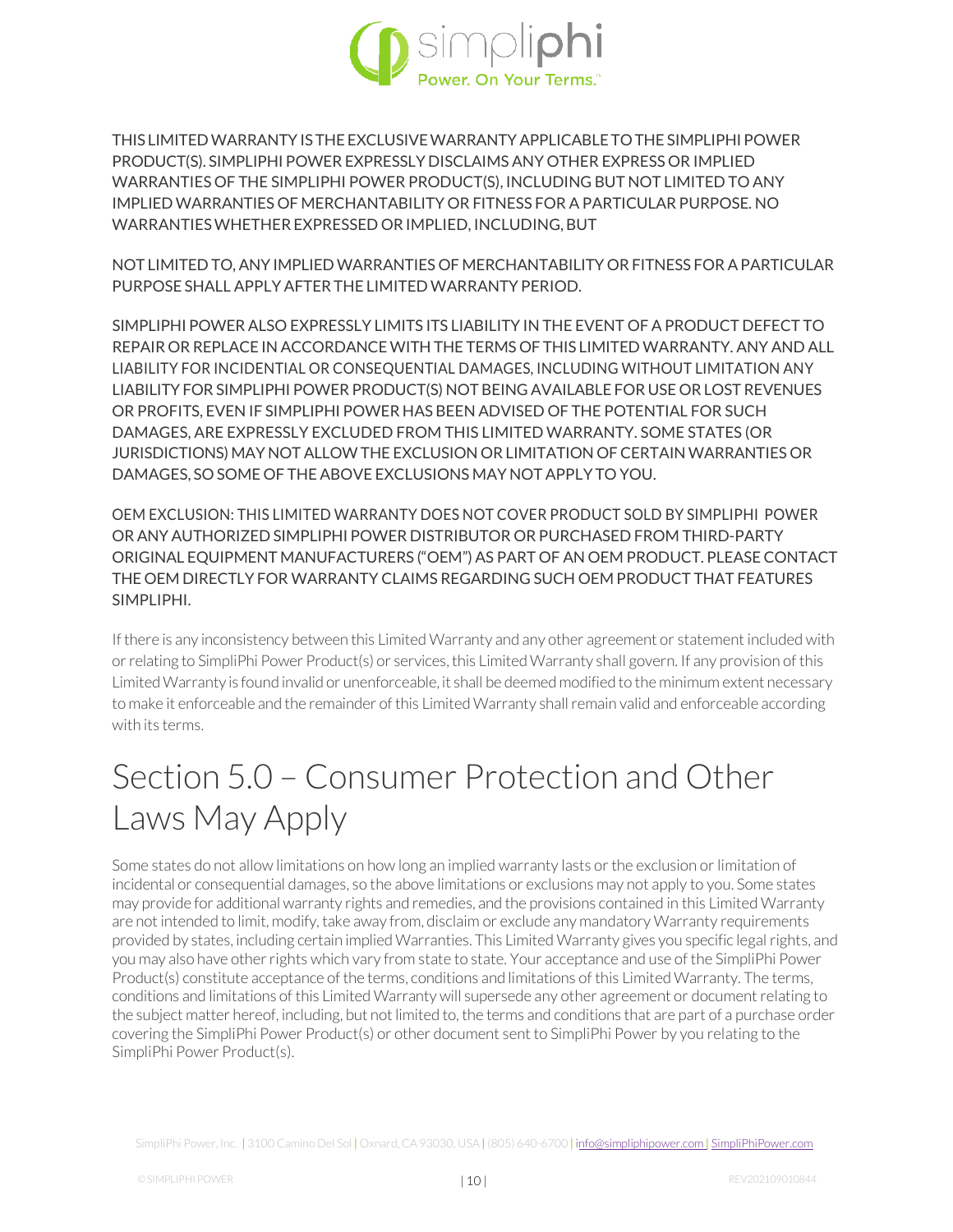

# Section 6.0 – Contacting SimpliPhi

To obtain technical support or Warranty service, please contact us as follows:

SimpliPhi Power, Inc. 3100 Camino Del Sol Oxnard, California, 93030 805.640.6700 x 1

[techsupport@simpliphipower.com](mailto:techsupport@simpliphipower.com)

### Section 7.0 – Warranty Registration

#### Instructions for Warranty registration:

You can complete our online Warranty Registration at the following link: <https://simpliphipower.com/support/warranty-registration/>

Alternatively, you can complete the attached form, scan, and email it t[o Info@SimpliPhiPower.com, o](mailto:Info@SimpliPhiPower.com)r fill out the form, detach, affix First Class postage, include your return address, fold and tape shut with clear tape on bottom and sides before mailing. We recommend you keep a copy of your completed Warranty Registration Form for your records. This form is for product registration. Failure to complete and return the form does not diminish the consumer's Warranty rights.

It is important that you complete the Limited Warranty Registration Form since that is the only way SimpliPhi Power knows the Original Use Location and the SimpliPhi Power Product(s) involved.

### Appendix A – Country Specific Disclosures

### A.1 – Australia

THIS LIMITEDWARRANTYIS PROVIDED IN ADDITION TO,AND DOES NOT EXCLUDE RESTRICT OR LIMIT, ANY RIGHTS A CUSTOMER HAS UNDERTHEAUSTRALIAN CONSUMERLAW.

THE PRODUCT, THE SUBJECT OF THIS LIMITED WARRANTY, COMES WITH GUARANTEES THAT CANNOT BE EXCLUDED UNDER THE AUSTRALIAN CONSUMER LAW. YOU ARE ENTITLED TO A REPLACEMENT OR REFUND FOR A MAJOR FAILURE AND FOR COMPENSATION FOR ANY OTHER REASONABLY FORESEEABLE LOSS OR DAMAGE. YOU ARE ALSO ENTITLED TO HAVE THE PRODUCT, THE SUBJECT OF THIS LIMITED WARRANTY, REPAIRED OR REPLACED IF IT FAILS TO BE OF ACCEPTABLE QUALITY AND THE FAILURE DOES NOT AMOUNT TO A MAJOR FAILURE. THESE CONSUMERGUARANTEE RIGHTSAPPLY FOR A "REASONABLE PERIOD",WHICHDEPENDS UPON ALL THERELEVANT CIRCUMSTANCES INCLUDINGTHE PRICE OF THE PRODUCT, THE USES TOWHICH IT HAS BEEN PUT AND THE NATURE OF THE PRODUCT.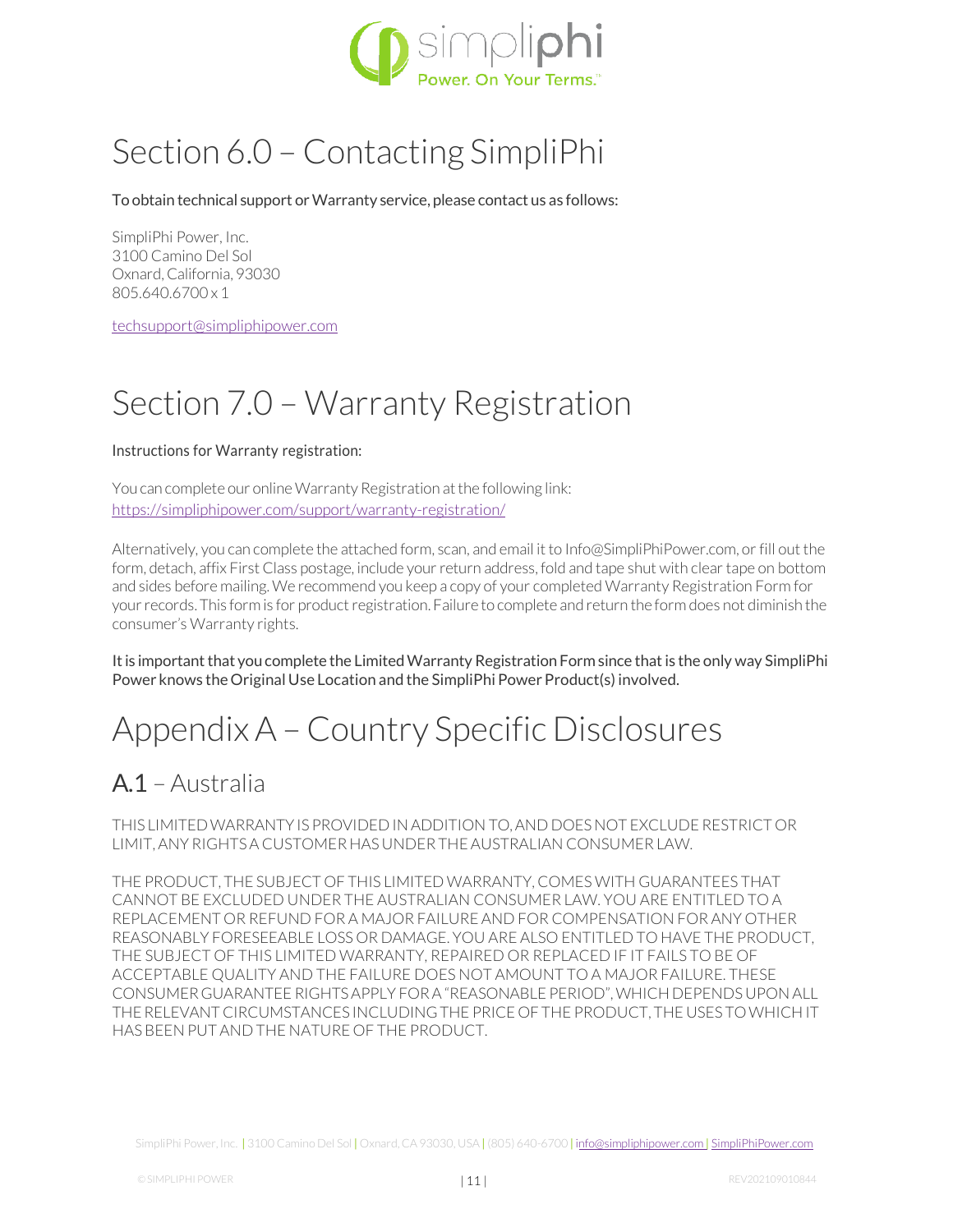

#### A.2 – New Zealand

THIS LIMITED WARRANTY IS PROVIDED IN ADDITION TO, AND DOES NOT EXCLUDE, RESTRICT OR LIMIT ANY RIGHTS A CUSTOMER HAS UNDER THE CONSUMER GUARANTEES ACT 1993 AND THE FAIR-TRADING ACT 1986 (THE "NEW ZEALAND CONSUMER LAW").

IF THE PRODUCT IS ACQUIRED FOR THE PURPOSES OF A BUSINESS, THEN THE CONSUMER GUARANTEES ACT 1993 SHALL NOT APPLY.

YOUR RIGHTS UNDER NEW ZEALAND CONSUMER LAW MAY ALSO APPLY TO ANY REPAIRED OR REPLACED PRODUCT.

### Appendix B – Minimum Battery Bank Sizing

Check with SimpliPhi Technical Support [\(TechSupport@SimpliphiPower.com\) r](mailto:TechSupport@SimpliphiPower.com)egarding compatibility with any equipment not explicitly listed below.

Assuming the below listed inverter draws its full rated power from the battery bank to power the loads, the following are the minimum quantity of PHI batteries to be paired per listed inverter. This is specific to standard PHI batteries, for battery bank sizing related to AmpliPHI batteries, refer to the AmpliPHI Installation Manual

| Inverter         |                   | Minimum Quantity of Paired PHI Batteries- Non-Communication Based |                                   |                                              |                                   |                            |                                          |                                     |                                   |  |  |
|------------------|-------------------|-------------------------------------------------------------------|-----------------------------------|----------------------------------------------|-----------------------------------|----------------------------|------------------------------------------|-------------------------------------|-----------------------------------|--|--|
|                  |                   | <b>PHI 3.8</b><br><b>PHI 3.8-M</b><br>$51.2V_{nom}$               | PHI 2.9 -<br>51.2V <sub>nom</sub> | <b>PHI</b> 3.8<br>PHI 3.8-M<br>$25.6V_{nom}$ | PHI 2.9 -<br>25.6V <sub>nom</sub> | PHI 1.4 -<br>$25.6V_{nom}$ | <b>PHI 730 -</b><br>25.6V <sub>nom</sub> | $PHI$ 1.4 -<br>12.8V <sub>nom</sub> | PHI 730 -<br>12.8V <sub>nom</sub> |  |  |
|                  | MS4448            | 3                                                                 | $\overline{4}$                    |                                              |                                   |                            |                                          |                                     |                                   |  |  |
|                  | MS 4048           | 3                                                                 | 3                                 |                                              |                                   |                            |                                          |                                     |                                   |  |  |
|                  | MS 4024           |                                                                   |                                   | $\overline{4}$                               | $\overline{4}$                    | 6                          | 13                                       |                                     |                                   |  |  |
|                  | MS 2024           |                                                                   |                                   | $\overline{2}$                               | $\overline{2}$                    | 3                          | 6                                        |                                     |                                   |  |  |
| Magnum / Sensata | MS 2812           |                                                                   |                                   |                                              |                                   |                            |                                          | 6                                   | 9                                 |  |  |
|                  | MS 2012           |                                                                   |                                   |                                              |                                   |                            |                                          | 5                                   | 6                                 |  |  |
|                  | MorningStar       |                                                                   |                                   |                                              |                                   |                            |                                          | $\mathbf 1$                         | $\mathbf{1}$                      |  |  |
|                  | SureSine-300      |                                                                   |                                   |                                              |                                   |                            |                                          |                                     |                                   |  |  |
|                  | MorningStar       |                                                                   |                                   |                                              |                                   |                            |                                          | $\mathbf 1$                         | 1                                 |  |  |
|                  | SureSine-300      |                                                                   |                                   |                                              |                                   |                            |                                          |                                     |                                   |  |  |
|                  | Radian 8048A      | 5                                                                 | 6                                 |                                              |                                   |                            |                                          |                                     |                                   |  |  |
|                  | Radian 4048A      | 3                                                                 | 3                                 |                                              |                                   |                            |                                          |                                     |                                   |  |  |
|                  | SkyBox SBX 5048   | 3                                                                 | $\overline{4}$                    |                                              |                                   |                            |                                          |                                     |                                   |  |  |
| OutBack Power    | <b>VFXR 3648A</b> | $\overline{2}$                                                    | 3                                 |                                              |                                   |                            |                                          |                                     |                                   |  |  |
|                  | <b>VFXR 3524A</b> | $\qquad \qquad$                                                   |                                   | $\overline{4}$                               | $\overline{4}$                    | 6                          | 11                                       |                                     |                                   |  |  |
|                  | <b>VFXR 2812A</b> |                                                                   |                                   |                                              |                                   |                            |                                          | 6                                   | 9                                 |  |  |

Table A – Minimum PHI Battery Bank Size According to Load Rate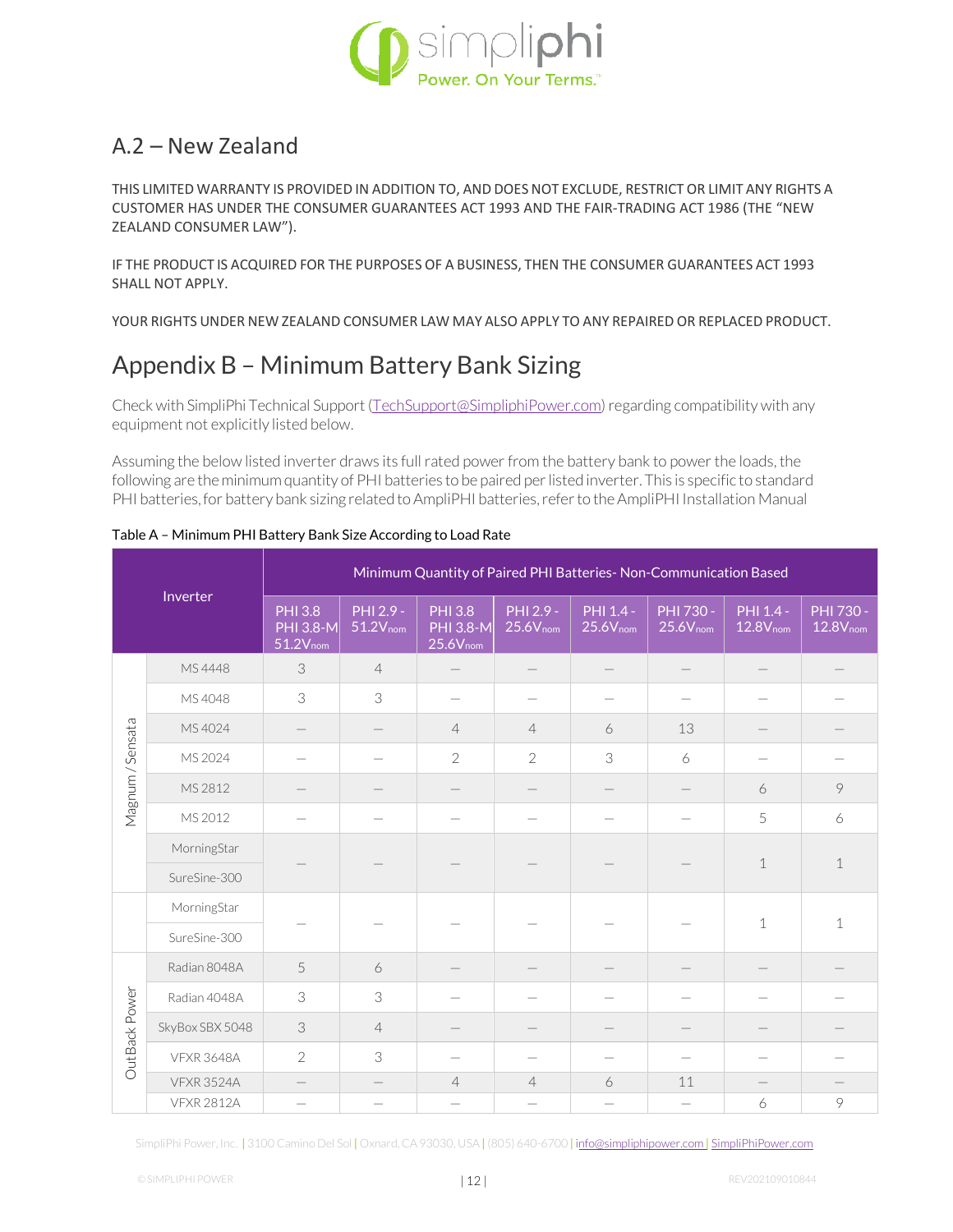

|                    | <b>FXR 3048A</b>  | $\mathcal{P}$              | 3              |                          |                          |                                 |                          |                                 |   |
|--------------------|-------------------|----------------------------|----------------|--------------------------|--------------------------|---------------------------------|--------------------------|---------------------------------|---|
|                    | <b>FXR 2524A</b>  | $\overline{\phantom{a}}$   | -              | 3                        | 3                        | $\overline{4}$                  | 8                        |                                 |   |
|                    | <b>FXR 2012A</b>  |                            |                |                          |                          |                                 |                          | 5                               | 6 |
|                    | EVO-4024          |                            |                | $\overline{4}$           | $\overline{4}$           | 6                               | 13                       |                                 |   |
|                    | EVO-2224          |                            | _              | $\overline{2}$           | $\overline{2}$           | $\overline{4}$                  | $\overline{7}$           | $\hspace{0.1mm}-\hspace{0.1mm}$ |   |
| Samlex             | EVO-3012          |                            |                |                          |                          |                                 |                          | 7                               | 9 |
|                    | EVO-2212          |                            |                |                          |                          |                                 |                          | 5                               | 7 |
| SMA                | Sunny Island 6048 | $\overline{4}$             | 5              |                          |                          |                                 |                          |                                 |   |
|                    | Sunny Island 4548 | $\ensuremath{\mathcal{S}}$ | $\overline{4}$ |                          |                          | $\hspace{0.1mm}-\hspace{0.1mm}$ | $\overline{\phantom{a}}$ | $\hspace{0.1mm}-\hspace{0.1mm}$ |   |
|                    | XW Pro 6848       | $\overline{4}$             | 5              |                          |                          |                                 |                          |                                 |   |
| Schneider Electric | XW+6848           | $\overline{4}$             | 5              | $\overline{\phantom{a}}$ | $\overline{\phantom{a}}$ |                                 |                          | $\hspace{0.1mm}-\hspace{0.1mm}$ |   |
|                    | XW+5548           | $\overline{4}$             | 5              |                          |                          |                                 |                          |                                 |   |
|                    | SW 4048           | 3                          | 3              |                          |                          |                                 |                          |                                 |   |
|                    | SW 4024           | -                          |                | 3                        | 3                        | 6                               | 13                       |                                 |   |
|                    | SW 2524           |                            |                | 3                        | 3                        | $\overline{4}$                  | 8                        |                                 |   |
|                    | Sol-Ark-8K*       | 5                          | 6              |                          |                          |                                 |                          |                                 |   |
|                    | Sol-Ark-12K*      | 5                          | 6              |                          |                          |                                 |                          |                                 |   |

\*While the safest way to ensure that the PHI batteries are protected against over-discharge is by adhering to these minimum battery quantities, setting the Sol-Ark's Max A Discharge parameter correctly does allow for smaller PHI battery bank sizing. In the scenario where a smaller battery bank is paired with Sol-Ark equipment, the PHI battery warranty is not void except in instances where the battery has been damaged due to overdischarge.

Assuming the listed charge controller is fully utilized, outputting its maximum Amp Output rating, the following are the minimum quantity of PHI batteries to be paired per listed charge controller

If the charge controller is not fully utilized, refer to Table C.

| Inverter       |                         | Minimum Battery Bank Size According to Charge Rate         |                            |                                                     |                            |                                   |                            |                            |                            |  |
|----------------|-------------------------|------------------------------------------------------------|----------------------------|-----------------------------------------------------|----------------------------|-----------------------------------|----------------------------|----------------------------|----------------------------|--|
|                |                         | <b>PHI 3.8</b><br><b>PHI 3.8-M</b><br>51.2V <sub>nom</sub> | PHI 2.9 -<br>$51.2V_{nom}$ | <b>PHI 3.8</b><br><b>PHI 3.8-M</b><br>$25.6V_{nom}$ | PHI 2.9 -<br>$25.6V_{nom}$ | PHI 1.4 -<br>$25.6V_{\text{nom}}$ | PHI 730 -<br>$25.6V_{nom}$ | PHI 1.4 -<br>$12.8V_{nom}$ | PHI 730 -<br>$12.8V_{nom}$ |  |
| Selectronic    | SP PRO SPMC<br>481-AU   | 3                                                          | $\overline{4}$             |                                                     |                            |                                   |                            |                            |                            |  |
|                | SP PRO SPMC<br>482-AU   | 5                                                          | 6                          |                                                     |                            |                                   |                            |                            |                            |  |
| $Sol-Ark$      | <b>8K</b>               | 5                                                          | 6                          |                                                     |                            |                                   |                            |                            |                            |  |
|                | 12K                     | 6                                                          | 8                          |                                                     |                            |                                   |                            |                            |                            |  |
|                | Quattro<br>48/3000/35   | $\overline{2}$                                             | 3                          |                                                     |                            |                                   |                            |                            |                            |  |
| Victron Energy | Quattro<br>48/5000/70   | 3                                                          | $\overline{4}$             |                                                     |                            |                                   |                            |                            |                            |  |
|                | Quattro<br>48/10000/140 | 6                                                          | 8                          |                                                     |                            |                                   |                            |                            |                            |  |

#### Table B – Minimum Battery Bank Size According to Charge Rate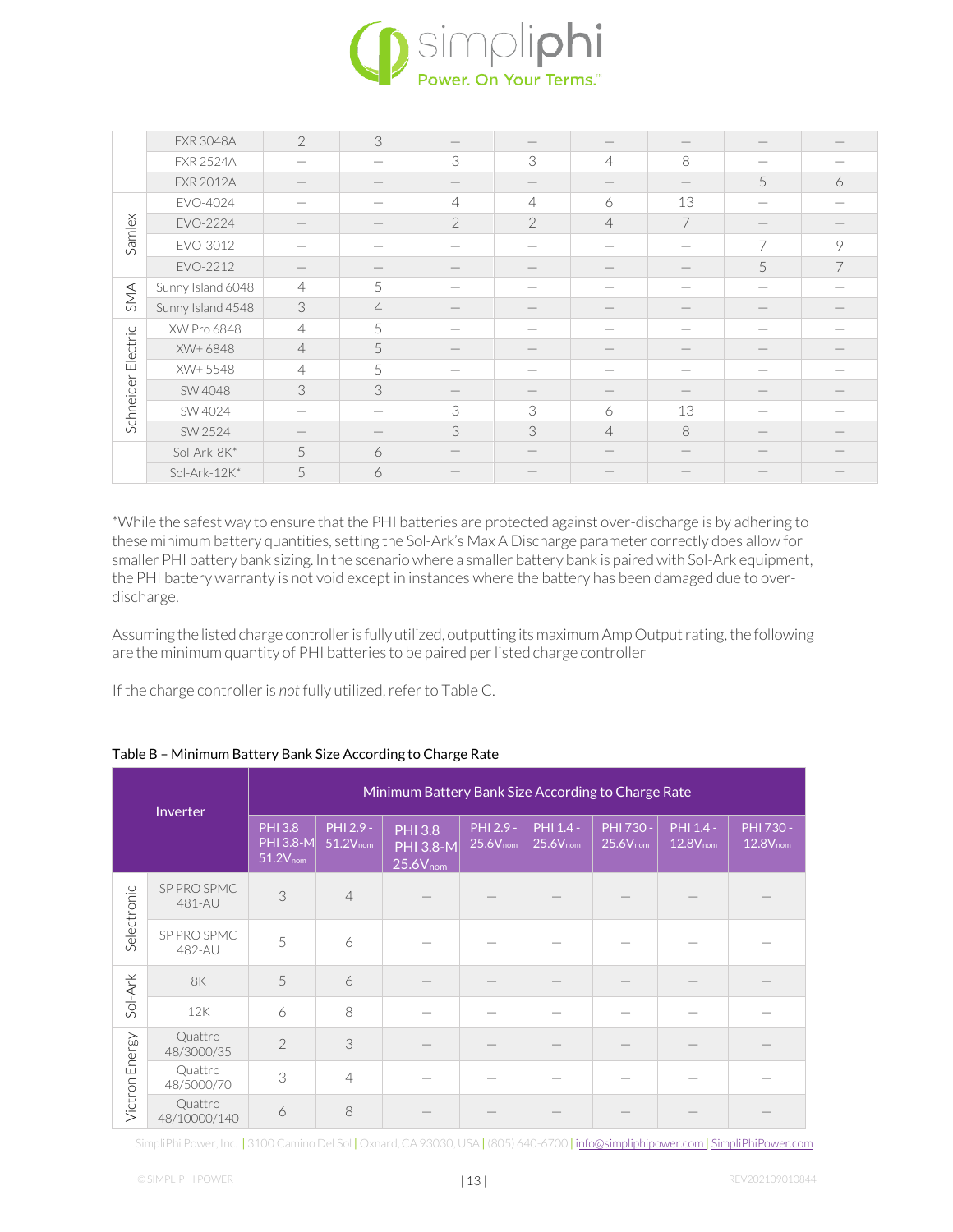

| Quattro<br>48/15000/200                   | 9 | 12 |                |                |               |                |                |               |
|-------------------------------------------|---|----|----------------|----------------|---------------|----------------|----------------|---------------|
| Quattro<br>24/5000/120                    |   |    | 5              | 5              | 8             | 16             |                |               |
| MultiPlus<br>24/2000/50                   |   |    | $\mathcal{P}$  | $\mathcal{P}$  | 3             | 6              |                |               |
| MultiPlus<br>24/3000/70                   |   |    | 3              | 3              | 5             | 10             |                |               |
| Quattro<br>12/5000/220                    |   |    |                |                |               |                | 11             | 15            |
| <b>MultiPlus</b><br>12/3000/120           |   |    |                |                |               |                | 7              | 9             |
| MultiPlus<br>12/2000/80                   |   |    |                |                |               |                | 5              | 6             |
| BlueSolar or<br>SmartSolar<br>MPPT 100/50 |   |    | $\overline{2}$ | $\overline{2}$ | $\mathcal{P}$ | $\overline{4}$ | $\overline{2}$ | $\mathcal{P}$ |
| BlueSolar or<br>SmartSolar<br>75/10       |   |    | $\mathbf 1$    | 1              | 1             | $\mathbf 1$    | 1              | 1             |
| BlueSolar or<br>SmartSolar<br>75/15       |   |    | 1              | 1              | 1             | $\mathcal{P}$  | 1              | 1             |

PHI battery banks paired with charge controllers that are not fully utilized (i.e. the maximum potential connected solar PV array's output current is less than the charge controller's Amp Output rating) can be sized according to the maximum potential current output of the connected solar PV array. Refer to Table C for the maximum allowable paired PV Power rating per PHI battery.

| Table C - Maximum Paired PV Power Per PHI Battery |  |  |
|---------------------------------------------------|--|--|
|---------------------------------------------------|--|--|

| <b>MAX PV</b><br>Power |                                                            | Minimum Quantity of Paired Core Power PHI Batteries |                                                            |                      |                                                   |                                   |                            |                            |
|------------------------|------------------------------------------------------------|-----------------------------------------------------|------------------------------------------------------------|----------------------|---------------------------------------------------|-----------------------------------|----------------------------|----------------------------|
| per Battery            | <b>PHI 3.8</b><br><b>PHI 3.8-M</b><br>$51.2V_{\text{nom}}$ | PHI 2.9 -<br>$51.2V_{nom}$                          | <b>PHI 3.8</b><br><b>PHI 3.8-M</b><br>$25.6V_{\text{nom}}$ | $25.6V_{\text{nom}}$ | $PHI 2.9 - I PHI 1.4 - I$<br>$25.6V_{\text{nom}}$ | PHI 730 -<br>$25.6V_{\text{nom}}$ | PHI 1.4 -<br>$12.8V_{nom}$ | PHI 730 -<br>$12.8V_{nom}$ |
| <b>Watts</b>           | 1.920                                                      | 1.459                                               | 1.152                                                      | 1.152                | 729                                               | 358                               | 512                        | 364                        |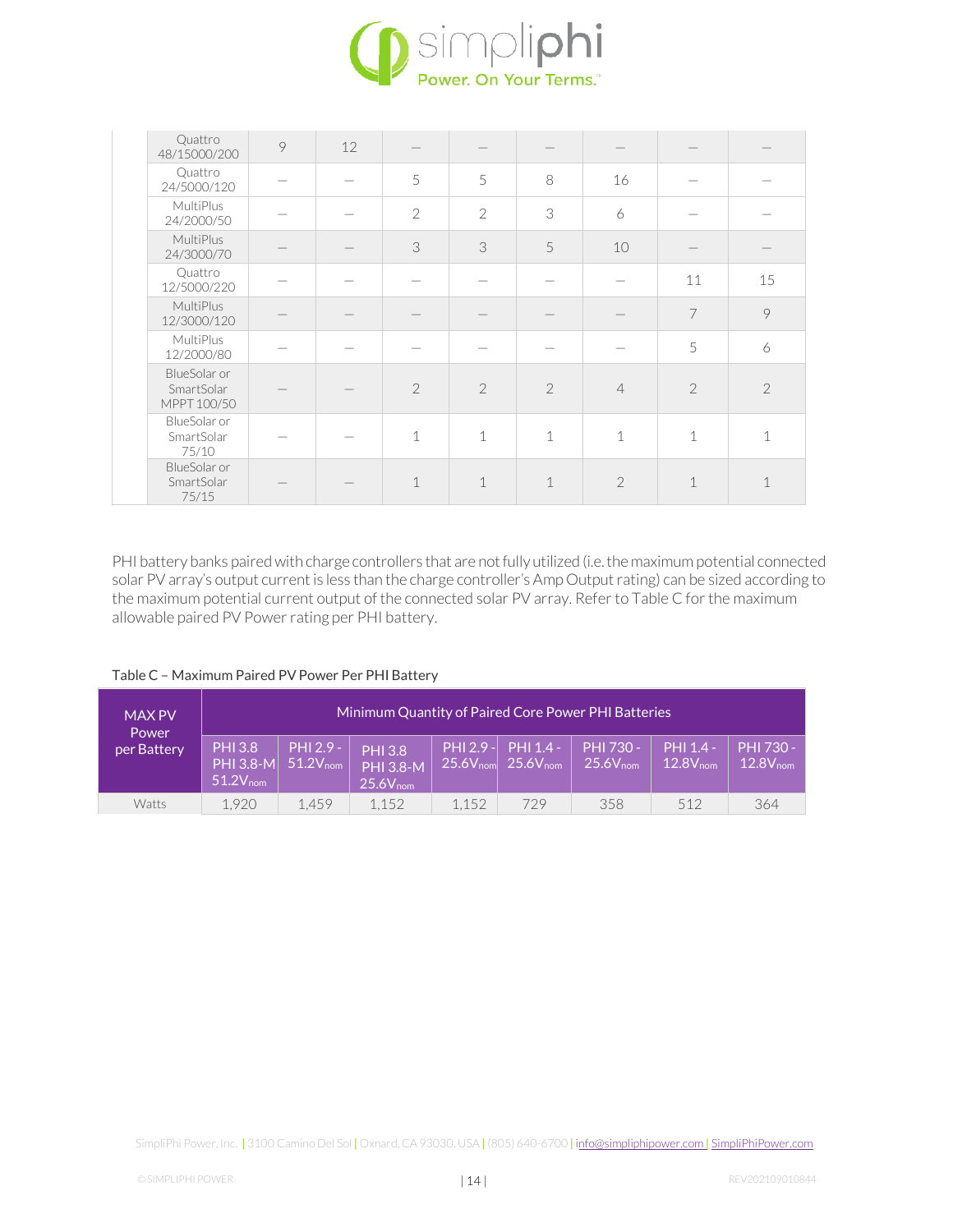

### SimpliPhi Power Warranty Registration

To be completed by end-customer:

| Customer Information:                                                                                                                                                                                                                                                                                                                                                                                                                                                                                            |                                                                                                                                                                                                                                                                                                                                                                                                                                               |                                                                                                                                                                                                                                                                                                                                                                                                                                                                         |  |  |  |  |
|------------------------------------------------------------------------------------------------------------------------------------------------------------------------------------------------------------------------------------------------------------------------------------------------------------------------------------------------------------------------------------------------------------------------------------------------------------------------------------------------------------------|-----------------------------------------------------------------------------------------------------------------------------------------------------------------------------------------------------------------------------------------------------------------------------------------------------------------------------------------------------------------------------------------------------------------------------------------------|-------------------------------------------------------------------------------------------------------------------------------------------------------------------------------------------------------------------------------------------------------------------------------------------------------------------------------------------------------------------------------------------------------------------------------------------------------------------------|--|--|--|--|
| Name:                                                                                                                                                                                                                                                                                                                                                                                                                                                                                                            |                                                                                                                                                                                                                                                                                                                                                                                                                                               |                                                                                                                                                                                                                                                                                                                                                                                                                                                                         |  |  |  |  |
| Address of Installation: Note that the set of the set of the set of the set of the set of the set of the set of                                                                                                                                                                                                                                                                                                                                                                                                  |                                                                                                                                                                                                                                                                                                                                                                                                                                               |                                                                                                                                                                                                                                                                                                                                                                                                                                                                         |  |  |  |  |
|                                                                                                                                                                                                                                                                                                                                                                                                                                                                                                                  |                                                                                                                                                                                                                                                                                                                                                                                                                                               |                                                                                                                                                                                                                                                                                                                                                                                                                                                                         |  |  |  |  |
|                                                                                                                                                                                                                                                                                                                                                                                                                                                                                                                  |                                                                                                                                                                                                                                                                                                                                                                                                                                               |                                                                                                                                                                                                                                                                                                                                                                                                                                                                         |  |  |  |  |
| Email:                                                                                                                                                                                                                                                                                                                                                                                                                                                                                                           |                                                                                                                                                                                                                                                                                                                                                                                                                                               |                                                                                                                                                                                                                                                                                                                                                                                                                                                                         |  |  |  |  |
|                                                                                                                                                                                                                                                                                                                                                                                                                                                                                                                  |                                                                                                                                                                                                                                                                                                                                                                                                                                               |                                                                                                                                                                                                                                                                                                                                                                                                                                                                         |  |  |  |  |
| To be completed by installer or licensed electrician:                                                                                                                                                                                                                                                                                                                                                                                                                                                            |                                                                                                                                                                                                                                                                                                                                                                                                                                               |                                                                                                                                                                                                                                                                                                                                                                                                                                                                         |  |  |  |  |
| Installer or Licensed Electrician Contact Information:                                                                                                                                                                                                                                                                                                                                                                                                                                                           |                                                                                                                                                                                                                                                                                                                                                                                                                                               |                                                                                                                                                                                                                                                                                                                                                                                                                                                                         |  |  |  |  |
| Contact: Contact:                                                                                                                                                                                                                                                                                                                                                                                                                                                                                                |                                                                                                                                                                                                                                                                                                                                                                                                                                               |                                                                                                                                                                                                                                                                                                                                                                                                                                                                         |  |  |  |  |
| Company Name: 2008 Company Name:                                                                                                                                                                                                                                                                                                                                                                                                                                                                                 |                                                                                                                                                                                                                                                                                                                                                                                                                                               |                                                                                                                                                                                                                                                                                                                                                                                                                                                                         |  |  |  |  |
|                                                                                                                                                                                                                                                                                                                                                                                                                                                                                                                  |                                                                                                                                                                                                                                                                                                                                                                                                                                               |                                                                                                                                                                                                                                                                                                                                                                                                                                                                         |  |  |  |  |
| Phone: <u>Alexander School (Alexander School) and the second second second second second second second second second second second second second second second second second second second second second second second second se</u>                                                                                                                                                                                                                                                                             |                                                                                                                                                                                                                                                                                                                                                                                                                                               |                                                                                                                                                                                                                                                                                                                                                                                                                                                                         |  |  |  |  |
|                                                                                                                                                                                                                                                                                                                                                                                                                                                                                                                  |                                                                                                                                                                                                                                                                                                                                                                                                                                               |                                                                                                                                                                                                                                                                                                                                                                                                                                                                         |  |  |  |  |
| SimpliPhi Product Installation Information:                                                                                                                                                                                                                                                                                                                                                                                                                                                                      |                                                                                                                                                                                                                                                                                                                                                                                                                                               |                                                                                                                                                                                                                                                                                                                                                                                                                                                                         |  |  |  |  |
| Product Name / Model: 2008 - 2009 - 2010 - 2010 - 2010 - 2010 - 2010 - 2010 - 2010 - 2010 - 2010 - 2010 - 201                                                                                                                                                                                                                                                                                                                                                                                                    |                                                                                                                                                                                                                                                                                                                                                                                                                                               |                                                                                                                                                                                                                                                                                                                                                                                                                                                                         |  |  |  |  |
| Product Quantity:                                                                                                                                                                                                                                                                                                                                                                                                                                                                                                |                                                                                                                                                                                                                                                                                                                                                                                                                                               |                                                                                                                                                                                                                                                                                                                                                                                                                                                                         |  |  |  |  |
| Serial Numbers:                                                                                                                                                                                                                                                                                                                                                                                                                                                                                                  |                                                                                                                                                                                                                                                                                                                                                                                                                                               |                                                                                                                                                                                                                                                                                                                                                                                                                                                                         |  |  |  |  |
| 1.                                                                                                                                                                                                                                                                                                                                                                                                                                                                                                               | $8. \qquad \qquad 8. \qquad \qquad$                                                                                                                                                                                                                                                                                                                                                                                                           | $15.$ $\overline{\phantom{a}}$ $\overline{\phantom{a}}$ $\overline{\phantom{a}}$ $\overline{\phantom{a}}$ $\overline{\phantom{a}}$ $\overline{\phantom{a}}$ $\overline{\phantom{a}}$ $\overline{\phantom{a}}$ $\overline{\phantom{a}}$ $\overline{\phantom{a}}$ $\overline{\phantom{a}}$ $\overline{\phantom{a}}$ $\overline{\phantom{a}}$ $\overline{\phantom{a}}$ $\overline{\phantom{a}}$ $\overline{\phantom{a}}$ $\overline{\phantom{a}}$ $\overline{\phantom{a}}$ |  |  |  |  |
| 2.                                                                                                                                                                                                                                                                                                                                                                                                                                                                                                               | $9. \qquad \qquad 9. \qquad \qquad 9. \qquad \qquad 9. \qquad \qquad 9. \qquad \qquad 9. \qquad \qquad 9. \qquad \qquad 3. \qquad \qquad 3. \qquad \qquad 3. \qquad \qquad 3. \qquad \qquad 3. \qquad \qquad 3. \qquad \qquad 3. \qquad \qquad 3. \qquad \qquad 3. \qquad \qquad 3. \qquad \qquad 3. \qquad \qquad 3. \qquad \qquad 3. \qquad \qquad 3. \qquad \qquad 3. \qquad \qquad 3. \qquad \qquad 3. \qquad \qquad 3. \q$               | $\begin{tabular}{c} 16. \end{tabular}$                                                                                                                                                                                                                                                                                                                                                                                                                                  |  |  |  |  |
| $\begin{array}{c} 3. \qquad \qquad \text{---} \qquad \qquad \text{---} \qquad \qquad \text{---} \qquad \qquad \text{---} \qquad \qquad \text{---} \qquad \qquad \text{---} \qquad \qquad \text{---} \qquad \qquad \text{---} \qquad \qquad \text{---} \qquad \qquad \text{---} \qquad \qquad \text{---} \qquad \text{---} \qquad \text{---} \qquad \text{---} \qquad \text{---} \qquad \text{---} \qquad \text{---} \qquad \text{---} \qquad \text{---} \qquad \text{---} \qquad \text{---} \qquad \text{---} \$ | $10. \qquad \qquad \overbrace{\qquad \qquad }$                                                                                                                                                                                                                                                                                                                                                                                                | 17.                                                                                                                                                                                                                                                                                                                                                                                                                                                                     |  |  |  |  |
| 4.                                                                                                                                                                                                                                                                                                                                                                                                                                                                                                               | $\begin{tabular}{c} 11. & \begin{tabular}{@{}c@{}} \hline \multicolumn{3}{@{}c@{}} \multicolumn{3}{@{}c@{}} \multicolumn{3}{@{}c@{}} \multicolumn{3}{@{}c@{}} \multicolumn{3}{@{}c@{}} \multicolumn{3}{@{}c@{}} \multicolumn{3}{@{}c@{}} \multicolumn{3}{@{}c@{}} \multicolumn{3}{@{}c@{}} \multicolumn{3}{@{}c@{}} \multicolumn{3}{@{}c@{}} \multicolumn{3}{@{}c@{}} \multicolumn{3}{@{}c@{}} \multicolumn{3}{@{}c@{}} \multicolumn{3}{@{}c$ | $\begin{array}{c} \n 18. \n \end{array}$                                                                                                                                                                                                                                                                                                                                                                                                                                |  |  |  |  |
|                                                                                                                                                                                                                                                                                                                                                                                                                                                                                                                  |                                                                                                                                                                                                                                                                                                                                                                                                                                               |                                                                                                                                                                                                                                                                                                                                                                                                                                                                         |  |  |  |  |
| $6. \underline{\hspace{2cm}}$                                                                                                                                                                                                                                                                                                                                                                                                                                                                                    |                                                                                                                                                                                                                                                                                                                                                                                                                                               | 20.                                                                                                                                                                                                                                                                                                                                                                                                                                                                     |  |  |  |  |
| 7.                                                                                                                                                                                                                                                                                                                                                                                                                                                                                                               | 14.                                                                                                                                                                                                                                                                                                                                                                                                                                           | 21.                                                                                                                                                                                                                                                                                                                                                                                                                                                                     |  |  |  |  |

For orders that exceed (21) PHI batteries please provide Serial Numbers on a separate page.